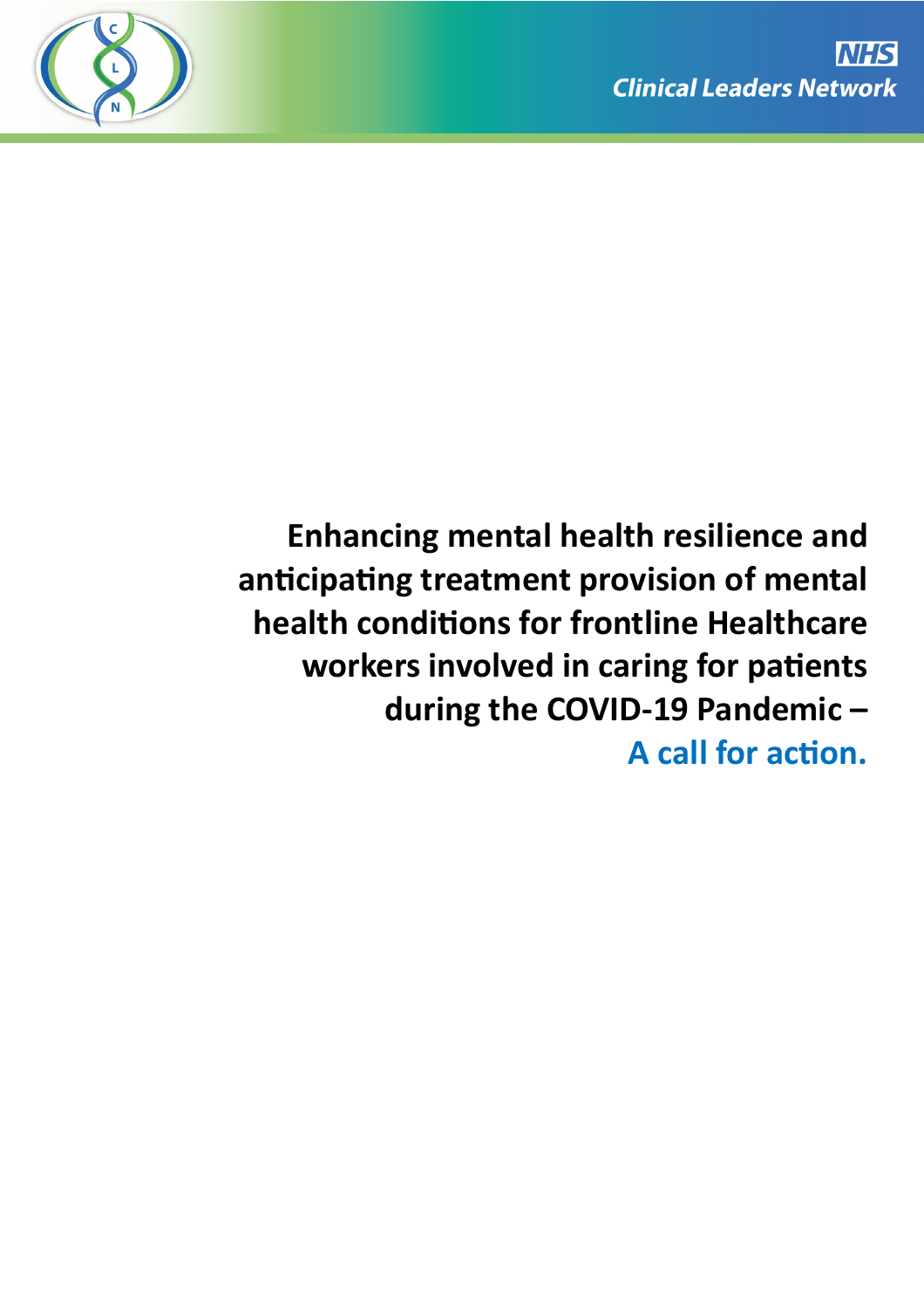# **Executive Summary**

This paper is a call to action to support the mental health and wellbeing of all frontline healthcare workers. It is also a guide of what we should do now to support frontline clinicians and highlight the importance of planning and preparing for the after effects of this pandemic crisis.

This is the biggest crisis that the country has faced this century. As the pandemic surges across the United Kingdom its effects are being faced by members of the public and NHS frontline clinicians from multiple professions in hospital, emergency, community and primary care systems. Healthcare workers in the NHS as the frontline staff most often deal with very ill patients and are encountering stress and strain of the intense healthcare response that is required on their part. This includes working in high risk environments, changing job roles and working patterns and exhaustingly intense workload combined with a restricted ability to carry out their usual compassionate roles towards patients and their families. The physical demands of patient care, supporting colleagues and protecting their own loved ones in these extraordinarily difficult circumstances is causing an enormous emotional strain on frontline clinicians and care workers.

An enduringly healthy and resilient workforce is needed to deal with the current pandemic and in the aftermath, the healthcare needs of the population. Research of effects on mental health from pandemics show that clinical staff if not adequately supported are at higher risk of experiencing moral injury and developing mental health conditions such as depression, anxiety and Post Traumatic Stress Disorder. Lessons from previous pandemics and emergencies show that some of this can be mitigated by a concerted effort in maintaining the mental health and wellbeing of clinical workforce.

NHS clinicians have a proud history of pulling together during times of emergencies to care for patients and families. Clinical leadership from frontline clinicians is demanded much more during these times and NHS CLN membership provides an established network to innovate, co-ordinate, share and scale up good practice.

# **Key considerations for NHS**

- 1. It is imperative that mental health and wellbeing of healthcare workers is given an equal priority in the health care organisations response plans to the pandemic.
- 2. Greater co-ordination is needed to identify mental health needs, wellbeing needs of healthcare staff and the required help and support for this is urgently provided.
- 3. Mechanisms are developed within organisations to identify long-term effects on healthcare staff such as depression, anxiety, Post Traumatic Stress Disorder, Addictions (alcohol/drug/gambling), increased risk of suicide and provision of care and treatment for these are planned and arranged.
- 4. Funding to provide dedicated capacity within the healthcare system to meet the mental health needs of the healthcare workers is established and ring fenced.
- 5. It is urged that collaborations between Mental Health services providers (public and private sector), Emergency and Hospital service providers, Primary Care organisations and charitable organisations be encouraged to develop a coordinated and unified approach for mental health triage, referral and treatment processes for frontline health, care and managerial staff.
- 6. The right type of clinical and managerial leadership, at all levels, to provide compassionate, empathetic and thoughtful leadership to healthcare workers.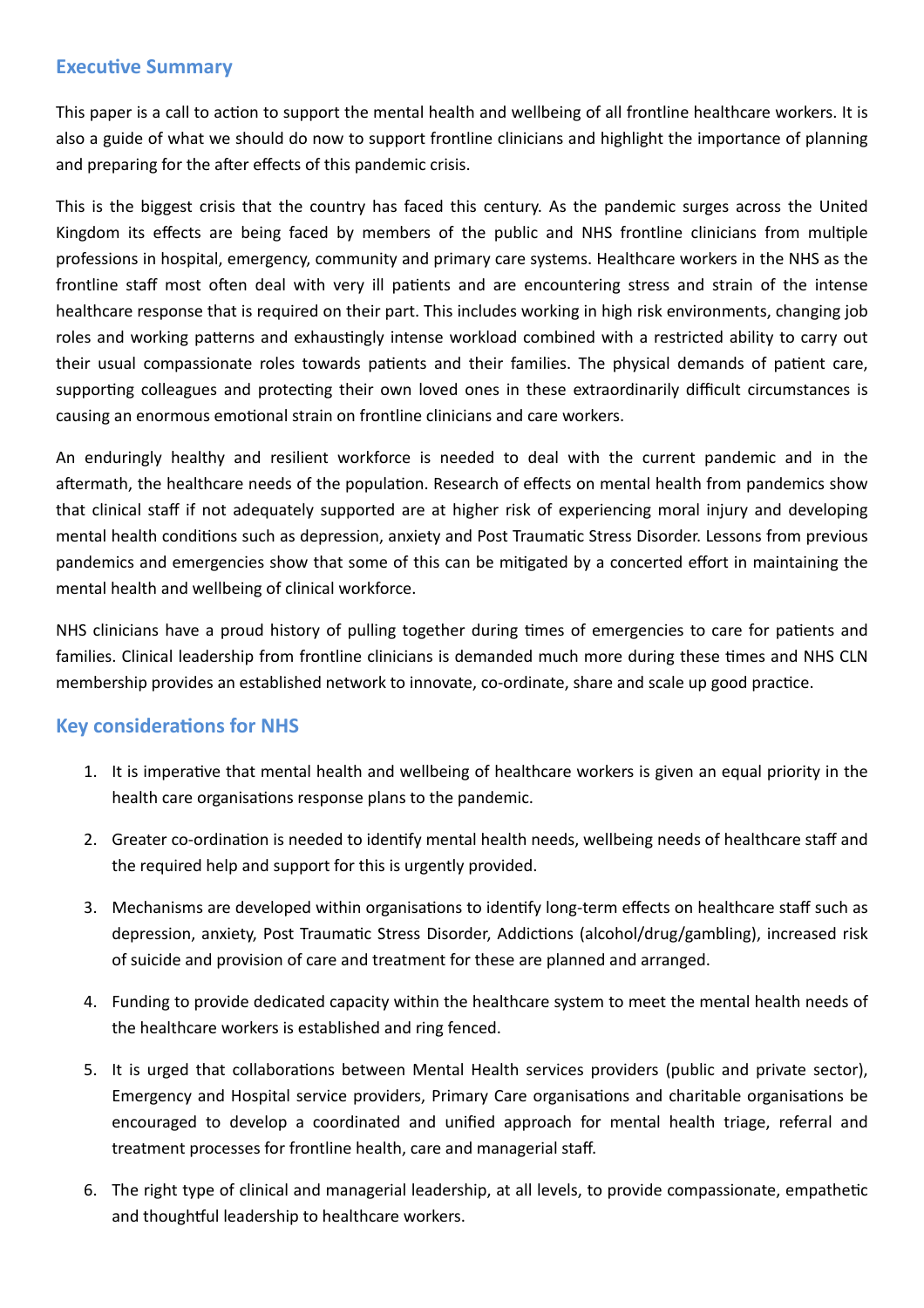# **The Background**

Clinicians in general are resilient and develop their own mechanisms to cope with stress and adversity. Pandemics produce extraordinary strains on resilience and can overwhelm coping mechanisms some of which might not be accessible due to the restrictions in place during such periods.

Evidence from previous pandemics show that healthcare workers suffer from substantial poor mental health if inadequately supported during the pandemic. More recently during the COVID-19 outbreak in the Hubei province China, surveys of healthcare staff found prevalence rate for depression was 50.7%, anxiety disorders 44.7%, insomnia 33.6% and Post Traumatic Stress Disorder was 73.4 %.

Moral injury is a common psychological sequela experienced by clinicians during a pandemic and can increase the risk of Post Traumatic Stress Disorder (PTSD).

Suicide rates in health care professionals before the crisis were known to be high and in some groups, higher than age matched populations. With increasing risk of mental health problems due to this unprecedented challenge, this will be a serious cause for concern both now and the future.

Nurses have the highest levels of occupational distress and risk poor outcomes compared to other healthcare groups as they spend the most amount of time with patients. Nurses are supporting more end of life patients without the presence of family members and this is particularly distressing for all involved. They are also a high

risk group with suicide rates 23% higher than normal population. There is growing interest in understanding impact of the pandemic on health care professionals. Recent surveys conducted in the U.K on healthcare professionals report of worsening of psychological and mental health during this pandemic. A BMA survey in April 2020 on 16,000 doctors 30% of whom reported a worsening in psychological and mental health. In a further survey by Nursing Times in May 2020 33% staff reported their overall mental health and well-being as "bad" or very "very bad" and 50% described themselves as "a lot" more anxious or stressed than usual.

The current emotional strain has been reported by a number of health and care staff across the NHS. This is captured in the quotes from different professional groups.

"*I felt like I was the only one who felt this way. I couldn't make simple decisions at home" ITU Consultant*

*"I worry about my family a lot and am finding coming into work very stressful" Staff Nurse.*

*"The hardest thing is not being able to help families meet their loved ones in the final moments". Staff Nurse.*

*"I felt like I didn't know things anymore because what you know works didn't" Acute Medicine Consultant*

*"The world is like a horror film at the moment and I still have to go to work and be professional" ED Nurse* 

*"There is so much change every day in work- I feel overwhelmed" ED Consultant.* 

*"I just said goodbye to a colleague at their retirement a couple of weeks ago, and we laughed about their cough being possible COVID-19, now they're ventilated with a poor prognosis, I'm horrified!" Paramedic*

*"I'm horrified that I am shielding because I'm in the highest risk group and not stood side-by-side with my colleagues who are fighting this disease at the frontline – I can barely bring myself to listen to the clapping on a Thursday" Paramedic*

*"I feel under so much pressure to keep patients out of ED and hospital, I worry that I've made the right decisions every*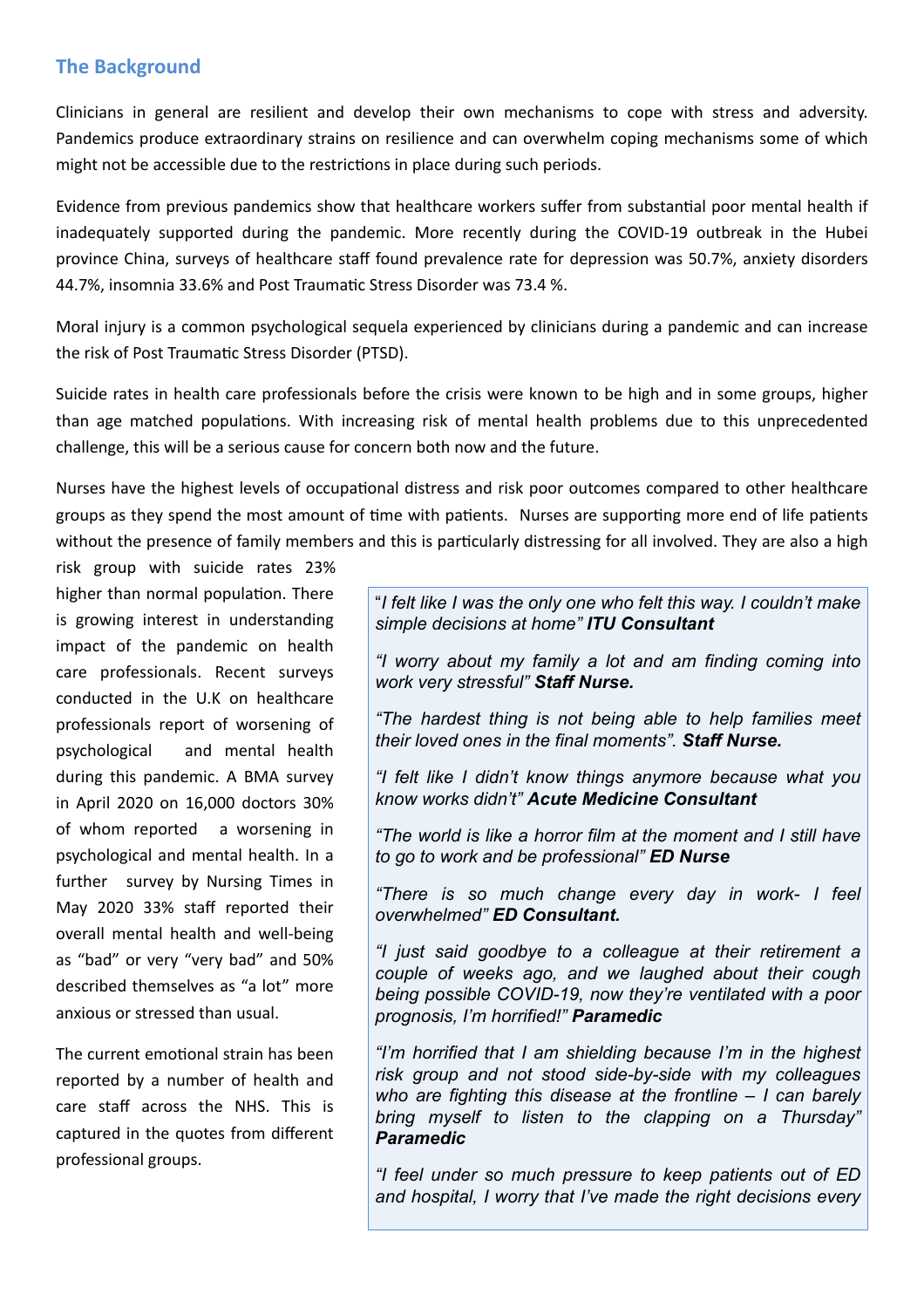# **Recommendations for Action**

After much consideration, the multidisciplinary expert Advisory Steering Group to the (multidisciplinary) NHS Clinical Leaders Network produced a number of recommendations for actions. These being in addition to the excellent actions of NHS England & NHS Improvement that have already been undertaken with the mental health charities, voluntary organisations and Arm's Length Bodies.

#### **For NHS organisations**

- 1. Senior Trust board leadership and sponsorship to galvanise resources to support mental health and psychological wellbeing of healthcare staff.
- 2. Collective senior leadership from NHS organisations to create regional/local partnerships including with charitable organisations and professional bodies to provide a coordinated approach to mental health and wellbeing of healthcare staff.
- 3. Develop an organisational strategy to deal with mental health and psychological consequences for staff affected by this pandemic now and for the later mental health consequences post pandemic.
- 4. With Human Resources department, Wellbeing Teams and Psychological/Mental Health departments provide guidance and establish mechanisms for identifying, referring, and treating severe mental health consequences.
- 5. Establish a communication system to promote this proactively.

## **For Managers and Team leaders in organisations.**

- 1. Effective clinical leadership is vital during these periods and coaching tools can be useful. Leaders should have a high-level of self-awareness and of their impact on individuals and teams. NHS Clinical Leaders Network can offer advice and support.
- 2. Conduct staff awareness-raising and training in understanding symptoms of stress and its management.
- 3. Embed the principle of civility in team culture and conversations.
- 4. Promote team solidarity and togetherness using handovers, team huddles, informal team rest breaks.
- 5. Support the forming of peer support structures like Huddles, Psychological First Aid, Mental Health First Aid, Trauma Risk Management, Employee Assistance programmes and Schwartz Rounds.
- 6. Clear communication to ensure valid and accurate information about the pandemic response and its effect on the team function is relayed to the team daily.
- 7. Ensure new staff are buddied with more experienced staff and rotated from high stress functions to low stress functions.
- 8. Consider increasing the level of pastoral support and clinical supervision.
- 9. Encourage staff to look after their mental health and wellbeing without stigmatisation.
- 10. Appreciate that individuals have different needs and will benefit from different approaches.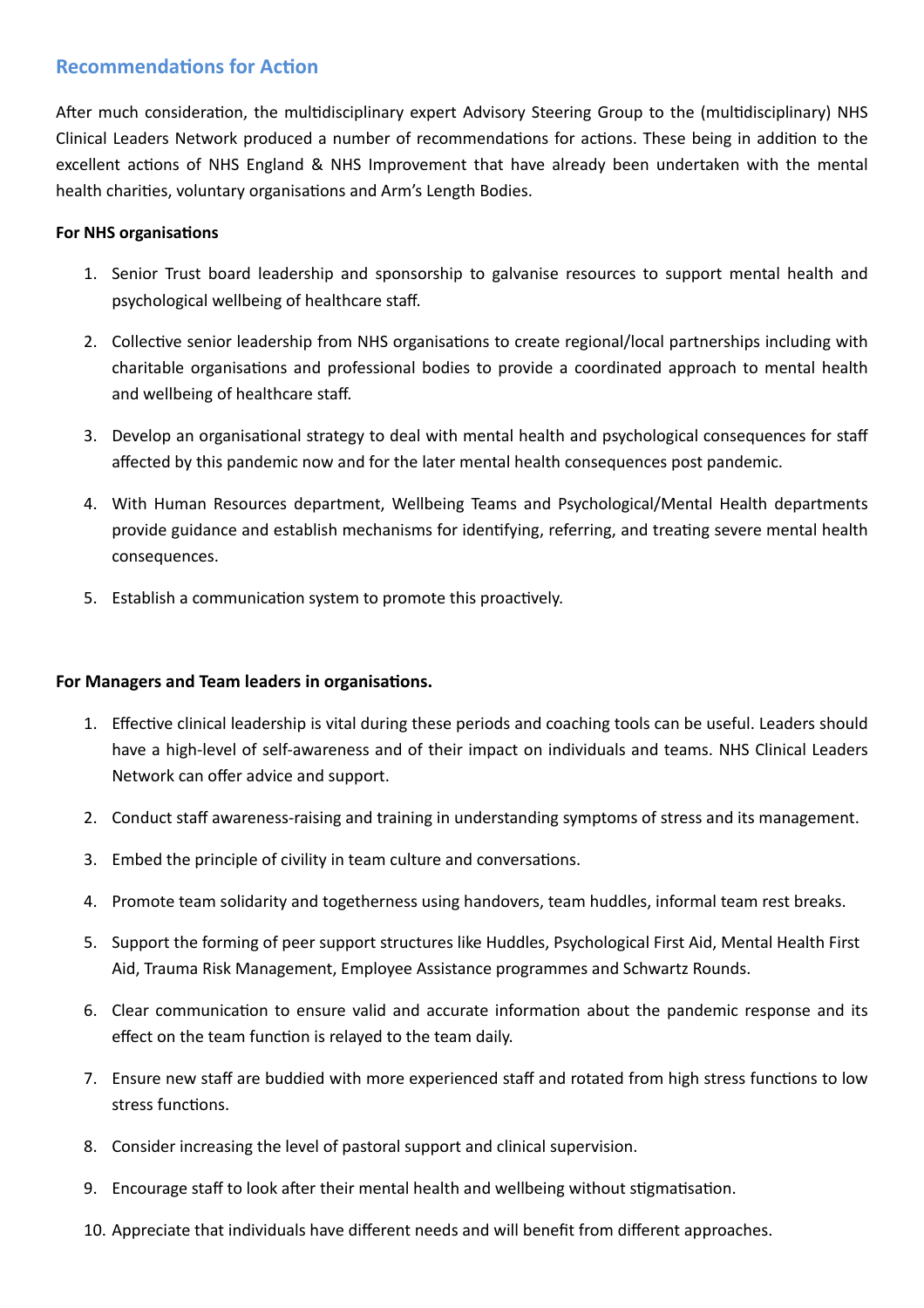- 11. Follow guidance on approaches to managing mental health and psychological distress from NHS England, WHO, Royal College of Psychiatrists, British Psychological Society, Kings Fund, NICE guidance for management of depression (CG 90), anxiety (CG113) and PTSD (NG116).
- 12. Identify Vulnerability amongst staff and develop focused support.

#### **Additions for Primary Care**

- 1. Develop a mental health preparedness strategy at Local CCG/PCN level to support to mental health and well being of primary care practitioners now and for longer term effects of the pandemic.
- 2. Ensure that all staff have access to safe, confidential spaces where they can address the emotional impact of their work.
- 3. Where felt needed use formal approaches such as coaching, supervision, counselling, reflective practice groups and Balint groups.

# **Examples of good practice**

#### **Identifying Vulnerability and Developing Focused Support**

This algorithm employs an approach has been suggested from an understanding of the work undertaken by the organisation NHS Practitioner Health (PHP), offering support and treatment for Mental Health problems in Doctors & Dentists who work within the NHS. The algorithm could be applied to all healthcare practitioners of all professional groups.

#### **An individual can be considered to be in any of these areas:**

- 1. Has been in a position of being well.
- 2. Is already managing a significant Life Trauma.
- 3. Has a history of a significant Mental Health illness.
- 4. Is recovering from/managing a present Mental Health Illness.

#### The stresses that the individual is facing in these challenging times are considered in four areas.

- 1. Overworking/ pushing beyond normal working experience.
- 2. Sleep deprivation.
- 3. Exposure to trauma and/or death of patients or colleagues.
- 4. Exposed to a perceived risk of dying yourself or putting family members at risk of dying.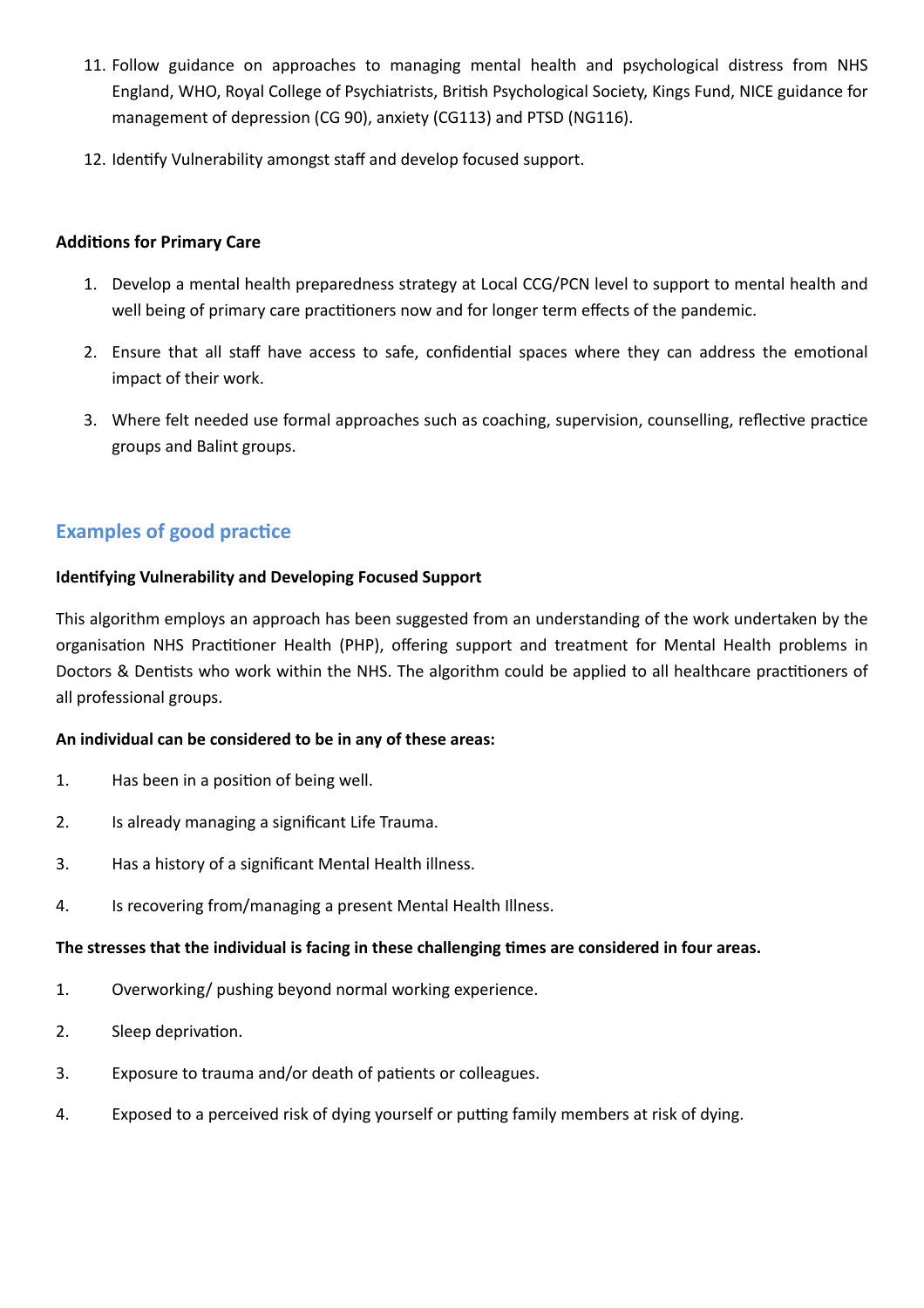# Considering focused MH Resilience Training/Staff

#### Redeployment / Preventative Leave Level of Stress<br>GAD-7 Score 10-21 **MH Risk** Based on Overworking/ Seep Exposure to Exposed to risk PHP Ranking pushing deprivation trauma and of dving bevond normal death vourself Normally Well Increasing tendency to MH Illness Already has a present Life Trauma **History of Sgnificant MH** Illness **Recovering/Managing** a present MH Illness

Follow management guidance of mental health and psychological effects from the Royal College of GP's, British Psychological Society and Kings fund.

### Maintaining Mental Health and Wellbeing of ED staff at RLUH - A collaborative approach.

This was collaboratively developed with emergency department doctors and nurses based on their needs supported by psychiatrist, psychologist and mental health nurse. The clinical leadership is provided by the ED physicians and matrons. It includes educational programmes for the team leaders and staff, peer support group, facilitated reflective practice group, yoga sessions, mindfulness and meditation and individual therapy (brief) in a co-ordinated proactive and scheduled manner every week.

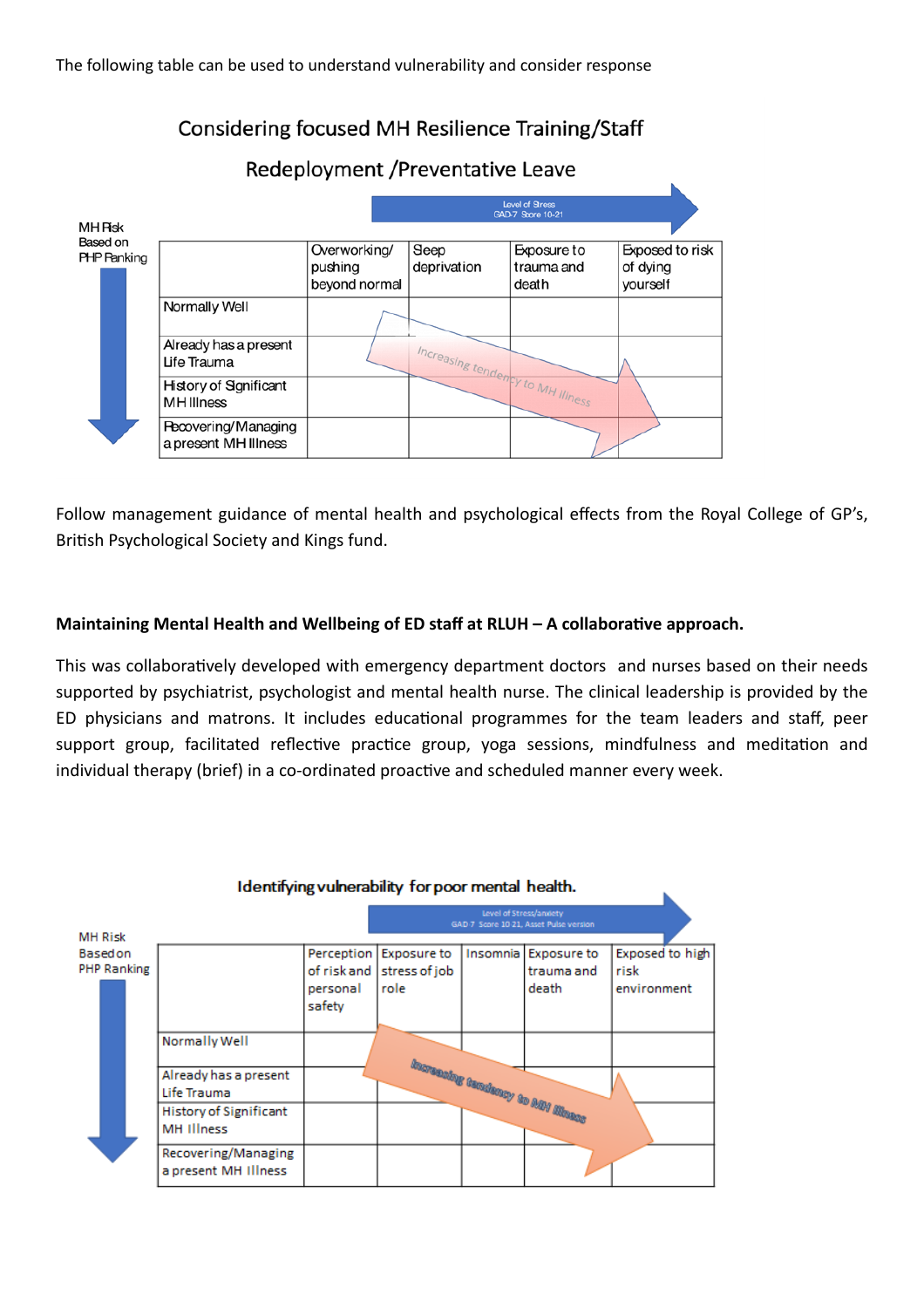The staff who become overtly distressed may require sensitive discussion and support. If staff distress is persistent they may need continued support and referral to wellbeing services. If staff experience symptoms of mental illness, substance misuse and/or suicidal ideation they need to be referred to mental health services.

### **The Staff Community Wellness Hub**

Mersey Care NHS Foundation Trust has created a psychological support cell as part of its COVID-19 preparation to provide guidance, direction and recommendations to operational services. It is able to offer psychological support within the Trust and externally. The Staff Community Wellness Hub  $-$  A joint initiative between Northwest Boroughs NHS Trust and Mersey care NHS trust is a system of psychological support for the staff who work in the two organisations.

### **In Summary**

A healthy and resilient workforce is needed to deal with the current pandemic. Research of effects on mental health from pandemics show that clinical staff if not adequately supported are at higher risk of experiencing moral injury and developing mental health conditions such as depression, anxiety, substance abuse and Post Traumatic Stress Disorder. The NHS has worked quickly with the colleges, mental health charities, 3rd sector organisations and Arm's Length Bodies to offer a range of apps, online tools and podcasts to help bolster resilience. Access to this is through the telephone number 0300 131 7000, or text FRONTLINE to 85258 or online [Health and wellbeing support.](https://nshcs.hee.nhs.uk/coronavirus-covid-19-information/health-wellbeing-support/) 

The NHS CLN has worked with organisations and colleagues in the North West and nationally to provide this Call to Action for the teams working to care for those with Covid-19. Although NHS focused, the actions are relevant in all care settings. The document also offers advice to mental health providers to scale up in a cooperative manner to meet the impending mental health morbidly of our frontline NHS & Care staff.

The NHS CLN will utilise the information from within this document to lead and engage their clinical members, who are leaders at all levels within the system and within all professional modalities. They will proactively support the government's and NHS England's actions to enhance the mental health resilience within our frontline workforce.

The NHS CLN will support the work that NHS England and NHS Improvement are preparing around Virtual Common Rooms, help and support for family relationships, help and support for any vulnerable ethnic groups and also the development of mental health pathways.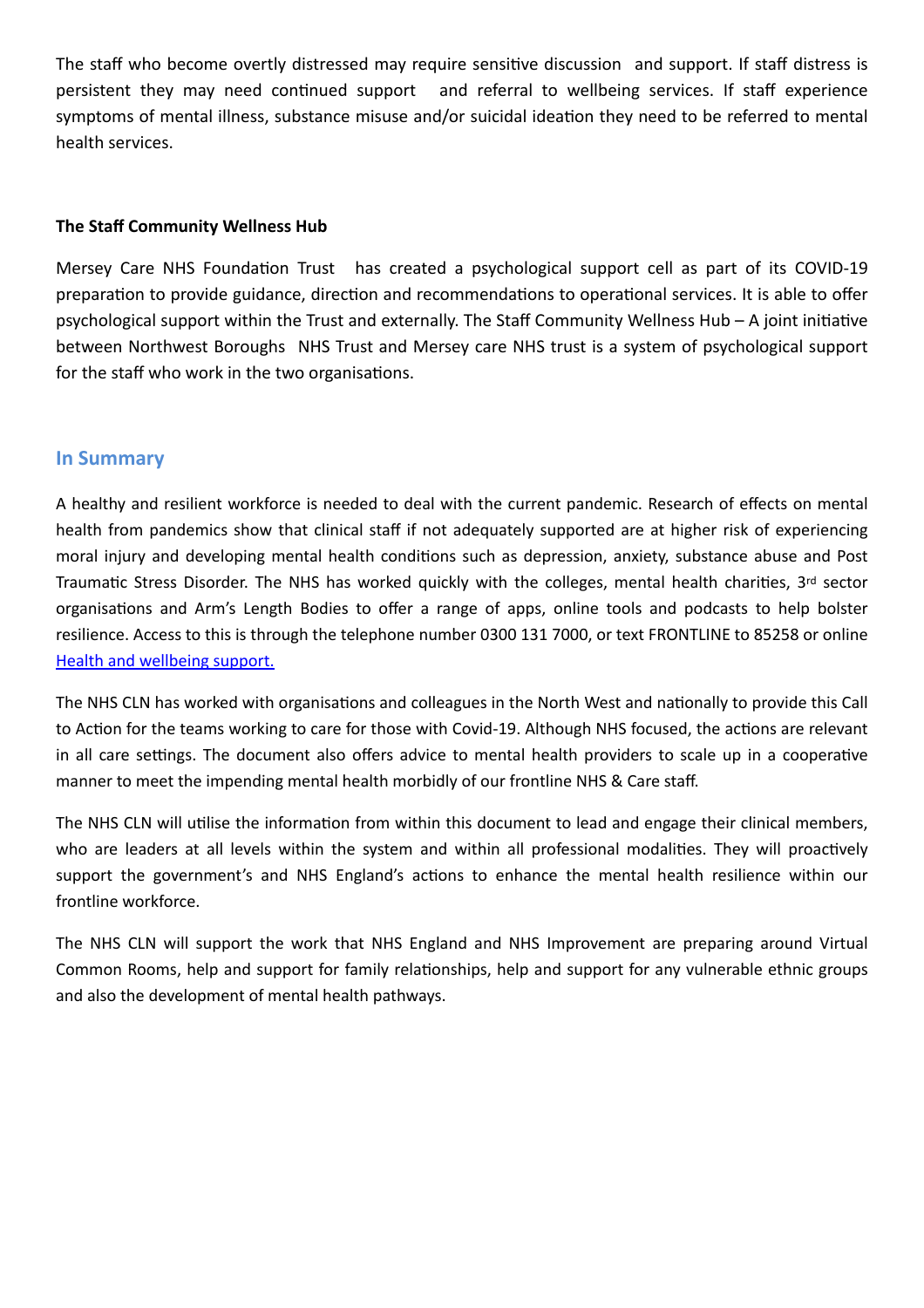# **Acknowledgements**

The NHS Clinical Leaders Network (CLN) Board would like to thank the following people for their dedication and hard work in pulling together this paper during what already is a stressful time for clinical workers and frontline staff.

**Dr Cecil Kullu**, FRCPsych clinical lead, Consultant Liaison Psychiatrist Mersey Care NHS foundation Trust. Chair Cheshire and Merseyside Clinical senate, CLN member.

**Dr Andrew Coley**, General Practitioner and Chief Clinical Officer and co-founder of the NHS CLN

**Professor Sir Cary Cooper**, CBE - Professor of Organisational Psychology and Health, Manchester Business School

**John Aitken**, Psychotherapist, NHS Practitioners Health

**Professor Jane Cummings, CBE - Chair of the RCN Foundation and previously CNO for England** 

Professor Clare Gerada, MBE - General Practitioner, Medical Director of NHS Practitioner Health, Co-Chair of the NHS Assembly, former Senior Medical Adviser to the DoH and Chair of the RCGP. Has a particular interest in Mental Health and Substance Misuse

**Dr Chris Grant**, Executive Medical Director of North West Ambulance Service NHS Trust (NWAS)

**Dr Joe Rafferty**, CBE - Chief Executive of Mersey Care NHS Trust

**Dr Raj Kumar,** General Practitioner, Clinical Director & Responsible Officer - NHS Digital, National Chair and cofounder of the NHS Clinical Leaders Network

**Denis Gizzi**, Chief Officer NHS Chorley and South Ribble CCG / NHS Greater Preston CCG

**Dr Jennifer Kilcoyne,** Consultant Clinical Psychologist Clinical Director and Deputy Chief Clinical Information, Officer at Mersey Care NHS Foundation Trust

Professor Rajan Madhok, Retired Medical Director, NHS Manchester

**David Davis**, Paramedic, Mental Health Lead – College of Paramedics, Head of Integrated Governance (999 & 111) at South East Coast Ambulance Service NHS Foundation Trust, Clinical Trustee at Thames Valley Air Ambulance, South East Coast Clinical Senate Council Member

**Zoe Richards**, Senior Programme Manager for SEND for Health for Lancashire and South Cumbria

**Yvonne Chadwick**, National Programme Manager for the NHS Clinical Leaders Network

**Andrew Cheney, Erica Hateley, Helen Keily**, Mersey Care Library and Evidence services

**RLUH Emergency Department** for collaborative working to maintain mental health and wellbeing